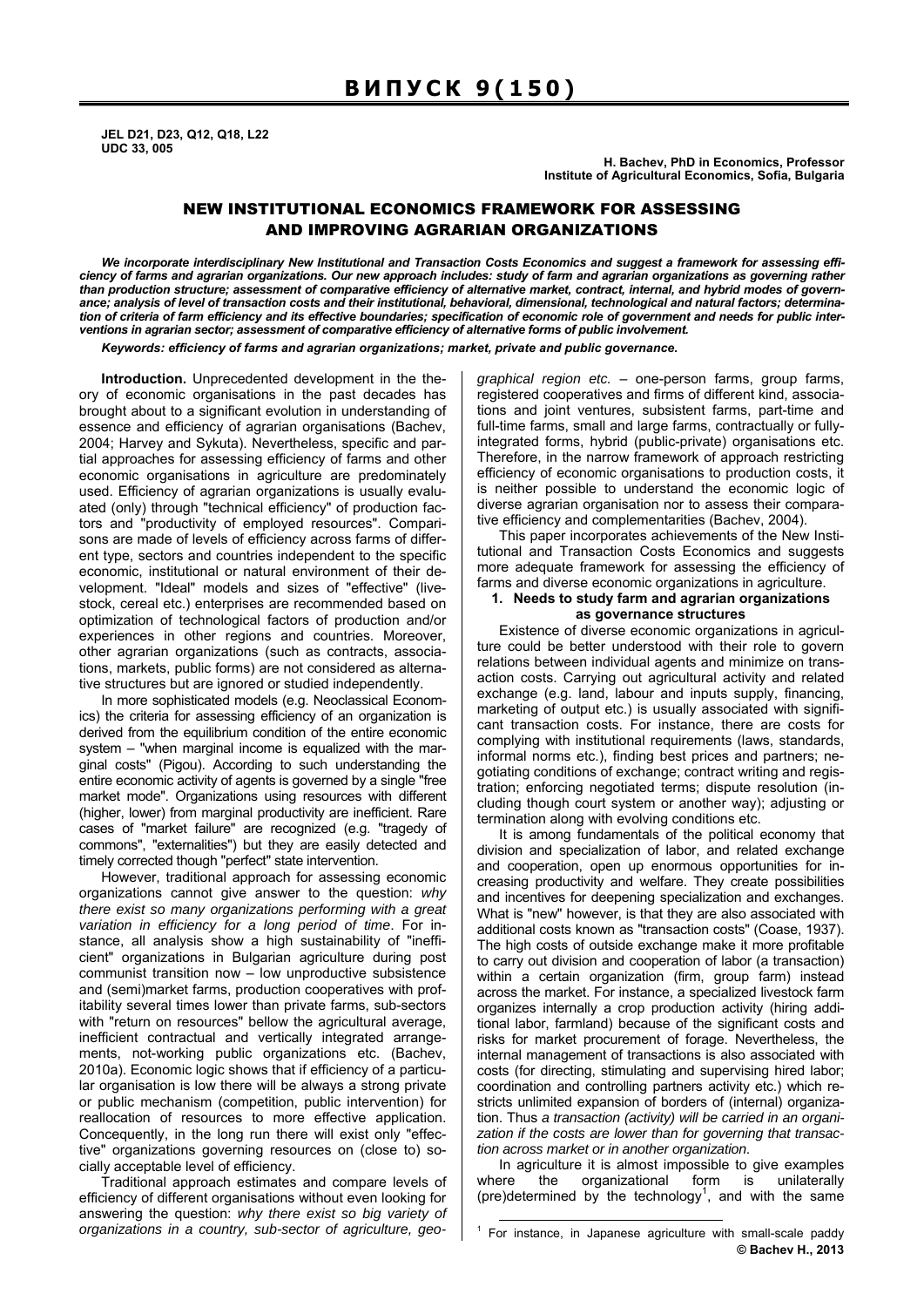production technology are possible many forms of organizations. Usually, every agrarian activity and exchange could be governed through a great variety of alterative forms. One extreme for the farm manager is to specialize exclusively in governing of market transactions (rather than production management) – e.g. leasing-in farmland and long-term material assets, purchasing all services for cultivation and harvesting of output, buying needed short-term material assets, selling all primary products on market. Another extreme is a close one-person or group farm – the farmer(s) employ only own resources and labor, and consume the entire product.

Between above two polls there is a spectrum of feasible modes for governing of agrarian activity and exchange. For instance, "cultivation of land by a tractor" can be governed in numerous ways: the farmer can buy (unified ownership), rent (rent contract) or lease-in a tractor (input and credit supply interlinked contract), and use it for cultivation of land; the farmer could buy once or multiple times cultivation service from market (spot-light of long-term service contract); a number of farmers may buy/lease in jointly a tractor (joint ownership) and use it in a group (producers cooperative) or individually; the farmer can join a cooperative providing cultivation services (non for profit organization); the farmer may lease the land out to a tractor owner and share the output (tenancy contract with fix or share rent); the farmer can hire a tractorist to work on farm (employment contract), and may even sell out the cultivation service (profit making organization); the cultivation services to farms could be subsidized by the Government (trilateral mode), or provided by a municipality or a state company (public organization) etc. Depending on the *comparative efficiency* of practically possible forms preference will be given to one or another organization of activity/exchange.

Consequently, distribution of the overall activities between different farms, agrarian organizations, and markets will be determined by the comparative costs for using various governing arrangements as the *most efficient one(s) minimizing the total (internal and external) transaction cost will prevail in the long run*. Therefore, the economic efficiency of farms and agrarian organizations should take into account not only their capacity to minimize production costs, but also the ability to economize on transaction costs. While the production costs are "cost associated with proper technology" ("combination of production factors") of certain farming, eco-conservation, servicing etc. activity, the transaction costs are costs for governing relations between individuals (for adaptation to institutional restrictions, coordination of activity, protection and exchange of various rights etc.). Moreover, both (current) costs for using individual organizations and the long-term costs for their development (initiation, maintenance, modernization, liquidation) have to be taken into account (Bachev, 2004).

If the execution of activity and exchange was not associated with transaction costs (world of "zero transaction costs") then the mode of organization would have no economic importance (Williamson, 1996). The individuals would govern their relationships with the same efficiency though free market (adapting to price movements), and private modes of different types (contracts, firms), and collective decision-making (cooperative, association), and a nationwide hierarchy (a single private or state company). Then the technological opportunities for economies of scale and scope for production of socially needed products and services (maximum productivity of resources, "inter-

-

nalization of externalities") would be easily achieved (Coase, 1960). All information for the effective potential of transactions (optimization of resources, meeting demands, respecting rights and rules) would be costlessly available to everybody, and individuals would costlessly define new rights, and protect absolute and contracted rights, and trade (exchange) owned resources in mutual benefit until exhausting possibilities for increasing productivity and welfare (situation known as "Pareto efficiency").

However, very often the high transaction costs (e.g. consequence of undefined and badly defined and enforced property rights) make it difficult or even can block otherwise efficient (mutually beneficial) for all parties activity and exchange. For instance, despite the high pay-off of investments in agrarian research and innovation, the market and private agents do not organize (at all, or at a socially desirable scale) such activity/transactions because of the high uncertainty and low (market and private) appropriability of investment (Bachev and Labonne).

Since carrying out agrarian activity is connected with transaction costs, the "rational" agents will seek, chose, and develop such modes for organization of activity and exchanges which maximize transacting benefits and minimize transaction costs. The type of economic organization is crucial since various governing modes give unequal possibilities for participants to explore social and technological opportunities (meeting demands, economies of scale and scope, non-separability of activity), coordinate and adapt transactions, stimulate acceptable behavior of counterparts, control and protect from unwanted expropriation of investments etc. In the long-run the inefficient forms will be abandoned and only effective modes for organization of agrarian activity and exchange will dominate.

Each activity and transaction has different specific characteristics varying according to the institutional environment (legislation, efficiency of public enforcement of laws and private contract, other formal and informal restrictions), personal characteristics of agents (preferences, accumulated experience, established reputation, tendency for opportunistic behavior, risk aversion), macroeconomic conditions (economic stability, foreign trade regime, available state support), dominant technologies (mechanization and standardization of operations, application of information technologies), and natural environment (recourses endowment, dependency).

There exist no singe most efficient form for organization of all agrarian activity and transactions in all practically possible economic, institutional and natural settings. According to the critical dimensions of activity/exchange the agrarian agents will use the most appropriate (effective) mode for governance. In any particular moment the entire agrarian activity and allocation of resources will be carried out (governed) through a great variety of economic organizations: part of it will be within a classical one-person farm (firm), another part will be managed though a special contract modes ("private order") between independent partners, the third part be coordinated by the movement of market prices and market competition ('invisible market hand"), part will be organized though collective decisionmaking (partnership, cooperative), another part will be managed internally by a manager or more complex hierarchical structures, some will be supported by a third party (Government, international assistance), or would require more complicated and hybrid modes.

Transaction costs minimizing "logic" helps us understand the evolution and efficiency of modern agrarian organizations – the dynamics in development and potential of diverse type of farms (subsistent, semi-market, group, for profit or non for profit orientation, corporate) and coalitions;

fields organization of water supply could not be carried out by individual farms (high mutual assets dependency, non-separability of water use) and since ancient time organization of water supply is governed as public projects (Mori).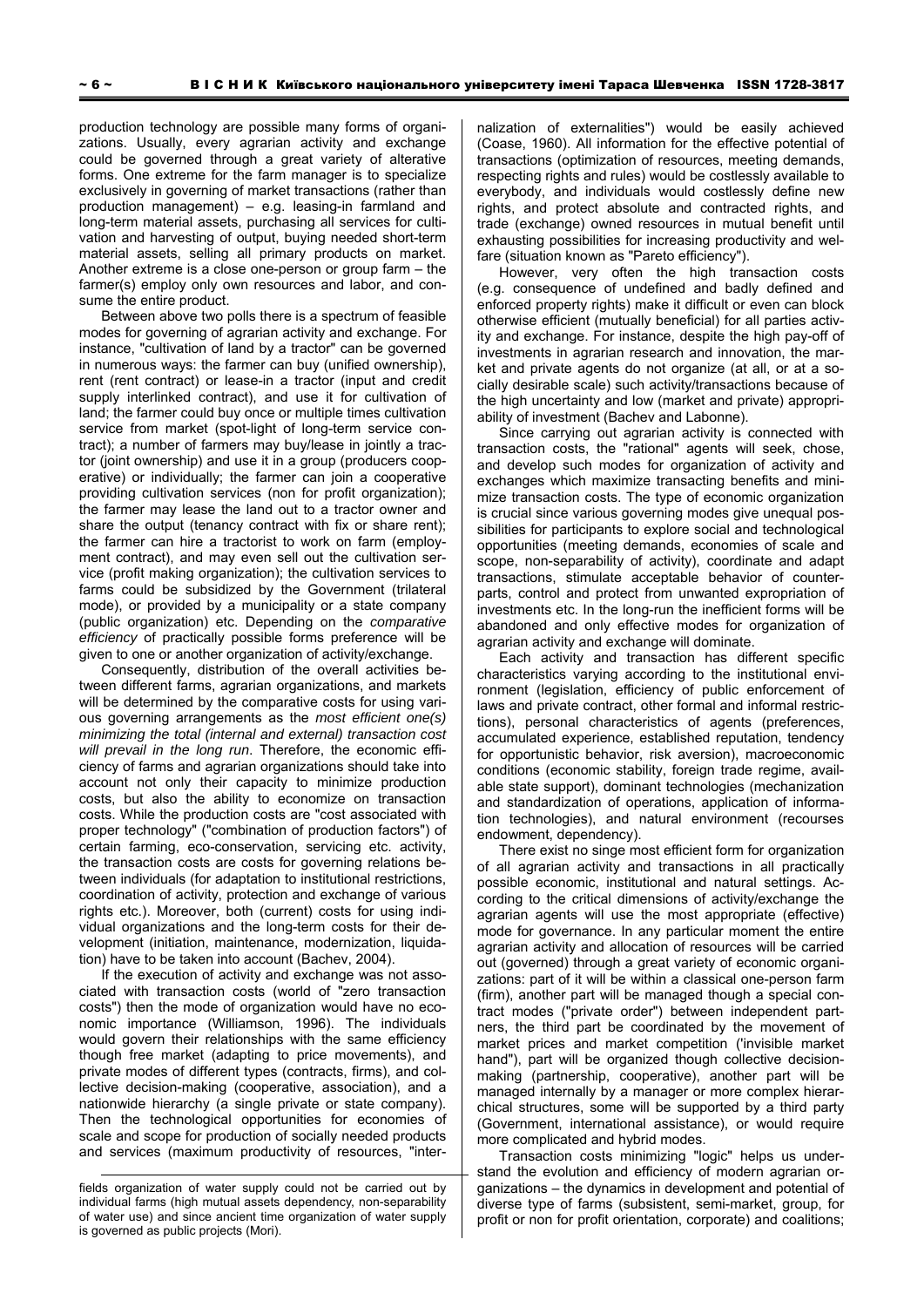economic horizontal and vertical boundaries of farms (extension of internal division and specialization of labor, product diversification, decisions to "make of buy", "sell or continue processing", "buy or rent", "organize production or transfer-out user rights on resources); divers kind of contracts (classical, neoclassical, trilateral, long-term, interlinked) for supply of land, labor, services, resources, innovation, finance, risk management, marketing; economic needs for cooperation with competitors (in inputs supply, marketing, environmental conservation, lobbying) or vertical (downstream, upstream) counterparts; forms of management of natural resources and eco-system services; pace and limits of development of agrarian and related markets; needs for and efficiency of state and/or international intervention etc.

What is more, efficiency of particular organization can hardly be assessed without analyzing efficiency of complementary and/or competing organization(s). For instance, the "high" efficiency" of numerous small (and domestic) farms and production cooperatives during post-communist transition in Bulgaria can hardly be properly evaluated without analyzing their high complementarities (Bachev, 2010b).

According to the dominant institutional environment (distribution of formal and informal rights and obligations between individuals and groups, and efficiency of enforcement of "rules of the game") and the forms of public involvement (state provision, assistance regulation), the individual market and/or private organizations will be with quite dissimilar efficiency for different agents and sectors. For instance, in transitional conditions of not well-defined and assigned private rights on farmland, and the high costs for their protection and exchange, the short-term lease and the internal integration (subsistence and semi-market farming, production cooperation) were the most efficient forms for organization of land supply in Bulgarian agriculture (Bachev, 2010b). Therefore, specific institutional environment in which economic activity is carried out is the key parameter, which eventually (pre)determine the type and pace of socio-economic development of a particular social group, region, sector of economy, country etc. (North).

Thus in the real world with incomplete and not-well defined and enforced rights, and positive transaction costs, the farm and other agrarian organizations have a significant economic role. Farms are not only production but a major governance structures – the forms for organization of transactions and for minimization of transaction costs. The efficiency of different type of farms cannot be properly understood and assessed without analyzing their comparative production and governance potential. It must be abandoned commonly used "Nirvana approach" for evaluating organizational forms as "good" or "bad" for their own, or on the basis of a specific (technical, distributional, financial, ecological etc.) type efficiency, or in a comparison with some nonfeasible (ideal, institutional and transaction costs free, in other countries etc.) model. The evaluation is to be directed to finding out the comparative advantages for initiating, establishing, using, management, adaptation, intensification, coordination, stimulation and controlling of the alternative and really possible modes of governance in the specific market, institutional, technological and natural environment.

## **2. Factors for choice of organizational form**

Individual forms of governance have specific *advantages* and *disadvantages* for protection of rights of participants, and coordination and stimulation of socially needed agricultural activity (production of food and feed, materials for industry, environmental conservation etc.). They are alternative but not equally efficient modes for organization of individual activity/transactions since they have different features (advantages, disadvantages) to coordinate, control, and stimulate (maximize benefits from, minimize costs of) transactions.

*The free market* has a big coordination and incentive advantages ("invisible hand of market", "power of competition"), and provides "unlimited" opportunities to benefit from specialization and exchange. However, market governance could be associated with high uncertainty, risk, and costs due to lack of adequate information, price instability, possibility for opportunistic behavior, "missing market" situation etc.

*The special contract form* ("private ordering") permits better coordination, intensification, and safeguard of activity/exchange. However, it may require large costs for specification, writing down and registration of contract provisions, controlling contract implementation, adjustments with constant changes in conditions, enforcement and disputing of negotiated terms etc.

*The internal (ownership) organization* allows greater flexibility and control on activity (direct coordination, adaptation, enforcement, dispute resolution by fiat). However, extension of internal mode beyond family and smallpartnership boundaries command significant costs for coalition (finding partners, design, registration, restructuring), and current management (collective decision-making, control on coalition members opportunism, direction, supervision and motivation of hired labor).

*The separation of the ownership from the management* (cooperative, corporation) gives enormous opportunities for growth in productivity and transacting efficiency – internal division and specialization of labor; exploration of economies of scale and scope; introduction of innovation; diversification; risk sharing; investing in product promotion, brand names, relations with counterparts and authorities. However, it could be connected with huge transaction costs for decreasing information asymmetry between management and shareholders, decision-making, controlling opportunism, and adaptation. *The cooperative and the non-for profit form* also suffers from low capability for internal long-term investment due to non-for-profit goals and non-tradable character of shares (horizon problem).

Which one from the principle form of organization of activity and transactions will be used depends on the *comparative efficiency (transaction costs) of practically possible alternatives*.

The transaction costs have two *behavioral origins*: individual's bounded rationality and opportunism (Williamson, 1981). Agrarian agents are with *bounded rationality* – they do not possess full information about the economic system (price ranges, demands, trade opportunities, development trends etc.) since collection and processing of such information is very expensive or impossible (multiple markets, future events, partners intention for cheating etc.). In order to optimize decision-making they have to spent costs for "increasing their imperfect rationality" – for data collection, analysis, forecasting, training, consultation etc.

Economic agents are also given to *opportunism* and if there is an opportunity for some of transacting sides to get non-punishably extra benefit/rent from exchange he/she will likely to take an advantage of that. Several major forms of opportunism can be distinguished:

 *pre-contractual opportunism* ("adverse selection") – when some of the partners use the "information asymmetry" to negotiate better contract terms;

 *post-contractual opportunism* ("moral hazard") – when some counterpart takes advantage of impossibility for full observation on his activities (by another partner, a third-party) or when he takes "legal advantages" of unpredicted changes in exchange conditions (costs, prices, formal regulations);

 *non-contractual opportunism* ("unwanted "exchange", stealing of rights) from private and/or public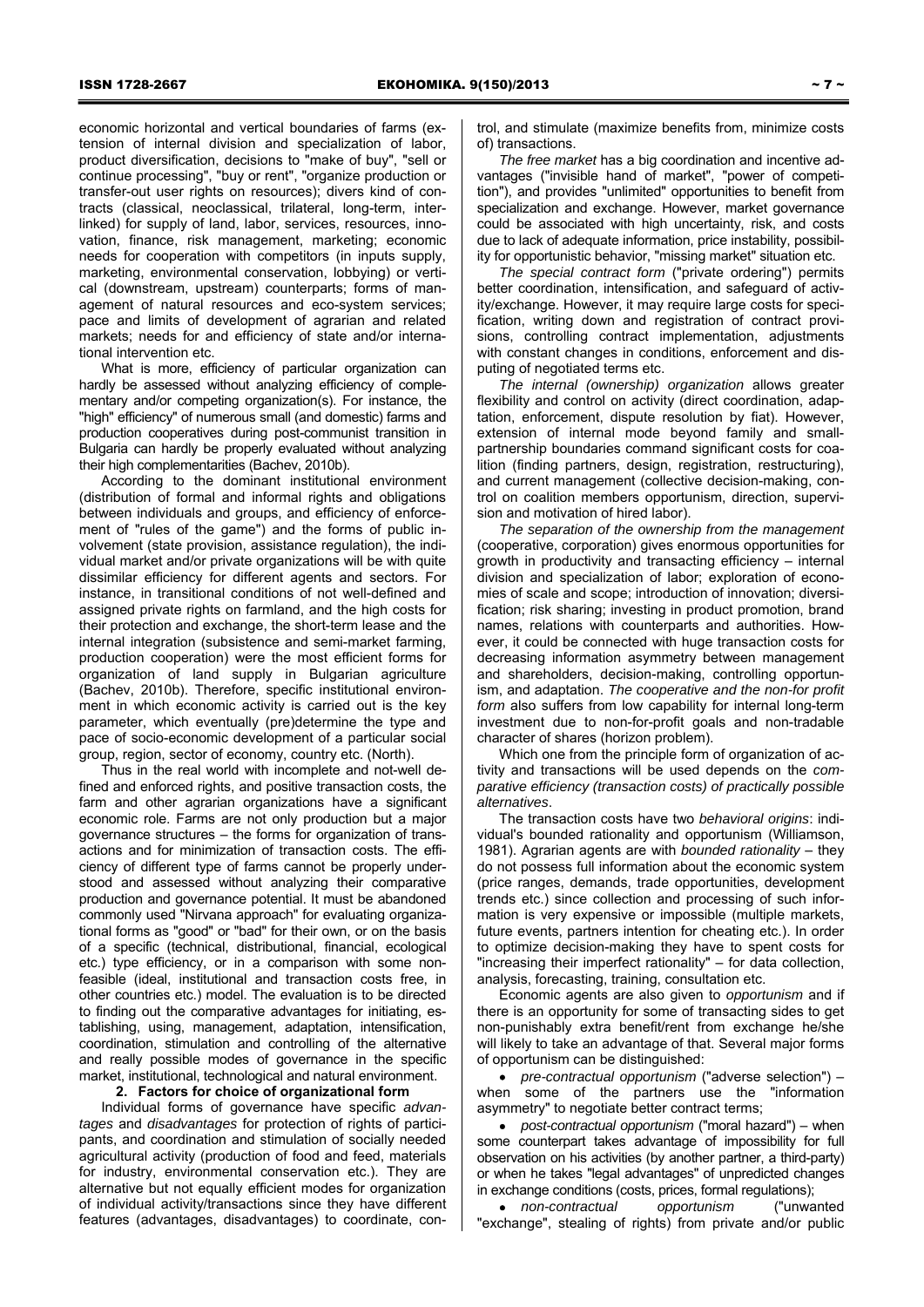agents without any contracting process (because of lack or asymmetry of information, capability for detection and protection, weak negotiating positions)<sup>2</sup>;

 *opportunism of "free riding type" –* it occurs in development of large organizations where individual benefits are not-proportional to individual efforts (costs) and is everyone expects others to invest in organizational development, and benefit from the new organization in case of a success (Olson).

It is often very costly or impossible to distinguish opportunistic from non-opportunistic because of the bounded rationality of agents (e.g. farmer finds out that purchased seeds are not high quality only during harvesting time). Agents have to protect rights, investments and transactions from hazard of opportunism through: ex-ante efforts to find reliable counterpart and design efficient mode for partners credible commitments; ex-post investments for overcoming (through monitoring, controlling, stimulating cooperation) of possible opportunism during contract execution stage; and permanent efforts/costs for protection from unwanted noncontractual exchange though safeguarding, diversification, cooperation, court suits etc.

Besides the transaction costs, the choice of economic organization also depends on a number of additional important factors:

First, *personal characteristics of individual agents* – preferences, ideology, knowledge, capability, risk-aversion, reputation, trust, "contractual" power. For instance, farming organization is often restricted to a family partnership; in some cultures, the cooperative is the preferred mode of agrarian organization. If the farmer is a good manager he will design, control and run a bigger (more effective) organization adapted to his specific needs – manage effectively more internal (hired labor) and outside (market and contract) transactions. A risk-taking farmer prefers risky but more productive forms – e.g. bank credit for a new profitable venture. When counterparts are family members or close friends there is no need for complex organization since relations are "governed" by the high mutual confidence, good will, and common interests of parties. Benefits for farmers could take different forms: monetary or non-monetary income, profit, indirect revenue, pleasure of self-employment or family enterprise, enjoyment in agriculture, desire for involvement in environment or heritage preservation, increased leisure and free time, other non-economic benefits.

Second, *institutional environment* – formal and/or informally imposed social order ("rules of the game") and associated costs. Often the choice of governing mode is (pre)determined by the institutional restrictions as some forms for carrying farming activities, land and labor supply, trade of output etc. could be socially unacceptable, too expensive or illegal. For instance, corporate and cooperative organization of farming is forbidden in many countries; market trade of farmland, natural resources, and some products/resources is illegitimate, private management of natural ecosystems is not allowed; some type of farms, agrarian property or transactions are with preferential tax regime. However, if costs associated with the illegitimate governance is not high (possibility for disclosure low, enforcement and punishment insignificant) while benefits are considerable, then the more effective modes prevail – large gray or black economies are widespread around the globe.

 The (external) institutional environment considerably affects the level of transaction costs and thus the choice of economic organization. For instance, in recent years thousands of Bulgarian farms and organizations have been closed due to impossibility to adapt to new EU standards for quality, safety, environmental preservation, animal welfare etc. Principally, in conditions of stable and well-working public regulation (regulations, quality standards, price guarantees, quotas) and effective mechanisms for laws and contract enforcement, a preference is given to spotlight and classical/standard contracts. When rights on major agrarian resources (lands, waters, material assets) are not well defined, and absolute/contracted right effectively enforced, that lead to domination of primitive subsistence farming, personalized and over-integrated forms, unsustainable organizations, undeveloped and missing markets.

Third, *natural and technological factors* like nonseparability and interdependency of activity, technological economies of size and scale etc. In rare cases there is only one practically possible form for governance of agrarian activity. For example, the natural minimal size of farming organisation is determined by a technological parameter such as non-separability of activity (e.g. biological nonseparability of individual animal). In Japanese dispersed paddy agriculture water supply could not have been conducted by individual farmers (high interdependency, nonseparability of water use) and since earliest period water use organization developed as a public project. The effective governance of some environmental activities also requires a certain scale and thus collective actions at local, regional, national or transnational scale. However, beside these few examples, in farming is almost impossible to find cases where the form of governance is unilaterally determined by the technological parameters.

Another technological factor, which can determine the form of governance (type and size of the farm) is possibility to explore technological economies of size and scale. For instance, in order to use a large harvester-combine the farmer extend the farms size, or produces two or more products with different technologies in order to utilize "free" resources (family labor). Generally, development of technology follows the demand in the sector and in fact is also a variable parameter. What is more, maximal scale economies could be achieved not through internalization of activity but though market exchange of specialized activity – e.g. selling out or purchasing a service "harvesting with a combine". Free resources of the farmer could also be traded (sold, leased-out) more effectively on market instead of being used in own nonspecialized activity (opportunity costs rule).

Actually, we can observe the opposite tendency – dependence of technological development from the governance structure. It is typical when the institutional restrictions (land transfer, hiring labor) and the high transaction costs (for outside financing/crediting) restrict realization of the potential of available technologies. Widespread application of primitive technologies is a rule rather then exception in agrarian sector. In other instances, the high transaction uncertainty or imperfect institutional arrangements lead to expansion of farm organization beyond the "technologically optimal" scale. In East Europe has been common "over-concentration" during communist period, and "over-integration and cooperation" in the following transition afterword.

The technological development affects enormously the structure and level of transaction costs. Mechanization and standardization of operations and products increases manageability and leads to extension of activities under a singe management enlarging internal (internal division and specialization of labor) and outside (market and contract procurement, trade, cooperation) transactions. Possibilities that progression of modern production, transportation, measurement, communication etc. technologies gives to coordinate and intensify transactions and minimize costs are immense – easy assessment and traceability; on line information, co-

<sup>&</sup>lt;sup>2</sup> Despite that this form of opportunism is widespread it is often ignored in economic literature.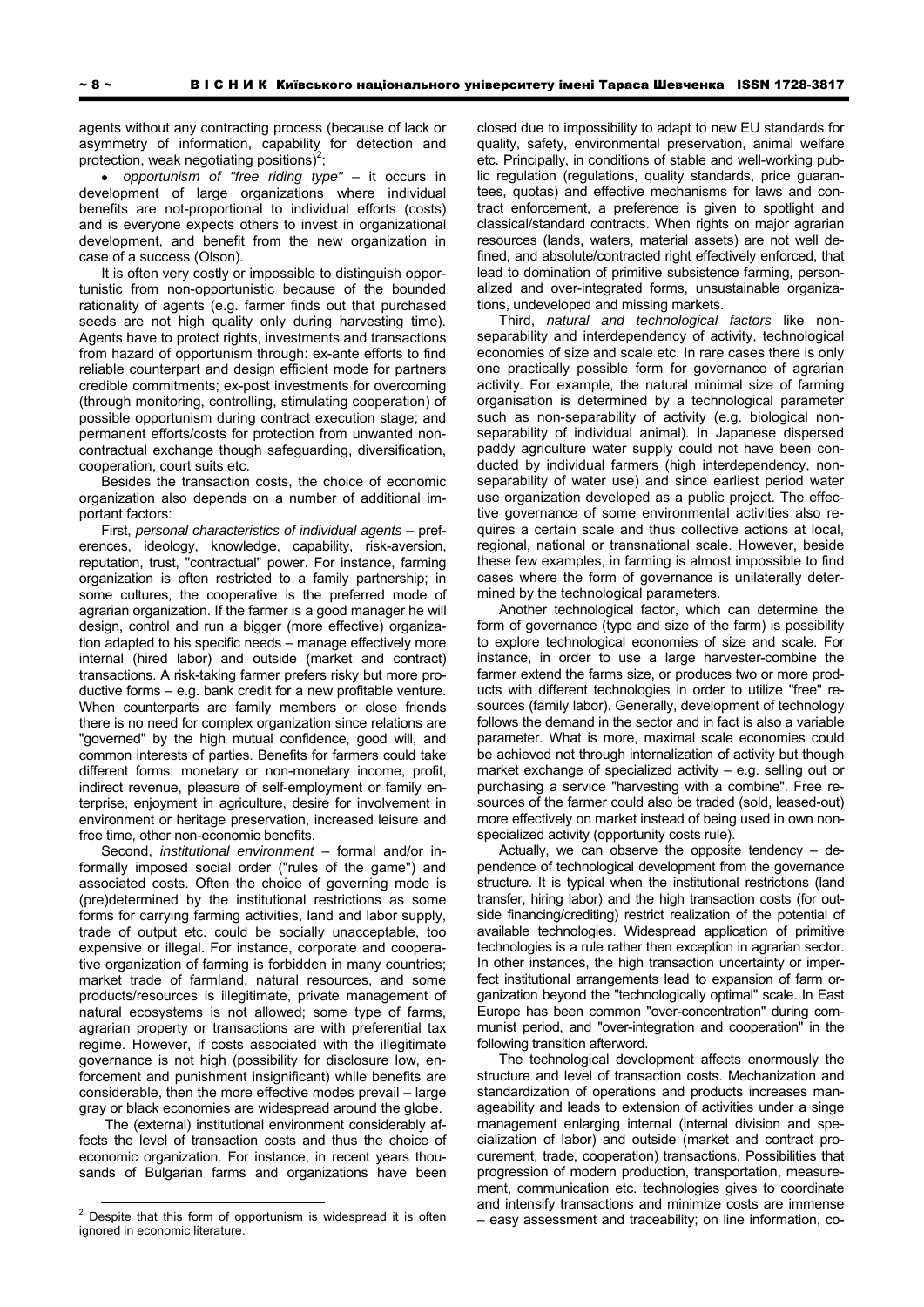ordination, monitoring, detecting, advise; direct low costs exchanges and collective actions of interested agents at national and international scales; rapid detection of problems and interventions by the government; full participation of individuals in and control on public decision-making etc.

### **3. Criteria for the efficiency of farm**

The better understanding of the essence of agrarian organizations let us resize the criteria for economic efficiency of the farms as well. The "immediate combination" of the factors of production in agriculture will have to be carried out in such forms which optimize (minimize) the total production and transaction costs of participants. One farm will be efficient if (has a potential to) realize maximum possible productivity of resources with minimum transaction costs. According to that an increase in efficiency of an enterprise means improving productivity with the same transaction costs or decreasing the transaction costs for achieving certain productivity. *The (maximum) efficiency of the farm is achieved when the potential for increasing productivity of resources is realized with the minimum transaction costs comparing to practically possible alternative organization.* 

Often, the alternative organization of the farm (commercialization of internal transactions, transformation of oneperson farm/firm into a coalition) is obviously more efficient since it increases the overall technological and transactional benefits with less overall costs (economies of scale and size). However, if changing the organization is associated with additional production benefits (reduction of production costs, growth in productivity and quality) at the expanse of additional transaction costs (management of a contract for finance supply, innovations and services, hiring labor), then the new organization will be efficient if there is a net benefit – when benefits in the form of growth in output, income, free time etc. are bigger then the growth of transaction costs.

Methods for assessing the partial and overall productivity of resources (productivity, profitability, measurement of current and capital costs etc.) are well elaborated. What is a challenge is the "measurement" of transaction costs. One direction for is the direct comparison of costs for each transaction in different forms as organization which requires less costs is more efficient. For instance, a comparison is made whether is more beneficial own marketing of output or it is cheaper to use a marketing cooperative.

Sometimes, the costs of transaction are easily determined since they are object of separate accountancy or can be easily specified. For instance, costs for registration, agro-market information, advertisement, court suits, guarding property, payment of bribes, (part of) losses from ineffective transactions (thefts, cheating, failed product) could be quite precisely specified.

However, a portion of transaction costs is difficult (very expensive) or impossible to be determined. In the late group are included the costs for finding best partner, negotiation, enforcement of contractual terms, organizational development, interlinked transacting, unrealized and failed deals. It is often complicated to separate transaction costs from the traditional production expenditures<sup>3</sup> – e.g. while executing farming operations a farmer supervises hired labor; during inputs transportation he negotiates marketing of output. Approximate estimate for the level of transaction costs could be made by interviewing farm managers where they indicate the level (high, middle, low) of efforts/time devoted for governing different type transactions: for finding needed labor for hiring, land and material inputs for purchase and lease; negotiating terms of exchange; monitoring implementation of contractual obligations; adaptation of contracts to new conditions; conflicts resolution; memberships in professional organizations; relations with agrarian bureaucracy etc.

Component comparison of transacting costs could not always give idea for the efficiency of organizations since often the alternative form decreases one type of costs while increasing another type transacting costs. For instance, internalization of a transaction (replacement of market with integral mode) is associated with reduction of costs for information supply (overcoming market uncertainty), permanent (re)negotiations along with constantly changing conditions of exchange, safeguarding investments from outside opportunism etc. On the other hand, it enlarges costs for organizational formation, decisionmaking, integral management, supervising and motivation of hired labor. In above example with the alternatives for marketing of output it could be preferred "internal marketing" (consumption, production utilization, processing) as more beneficial form of organization comparing to direct sell or employment of marketing cooperative.

Moreover, a part of transactions in agriculture is governed not by "pure" but through complex or interlinked modes – e.g. inputs supply in "package" with know-how, extension or/and service supply; joint supply of inputs and credit; crediting of production against marketing of output. Thus, it is important to take into consideration the overall costs for organization of transactions of different types – all *external* and *internal* transaction costs of the farm.

Often it is very difficult to select a base for comparison in view that high transacting costs entirely block development of alternative organization. For instance, the market for agrarian credit did not emerged in Bulgaria during most of the transition and the internal supply (utilization of own finance, direct outside co-investment) was the only possible form for finance supply of farms. Here the comparative level of transaction costs is impossible to be determined and appreciate the "high" efficiency of integral mode relative to debt form of financing. In that case funding with "own means" and with "bank credit" are not real alternative but completely different governing structures. Thus, application of indicators for estimation of the comparative efficiency of investments based on "opportunity costs" (discounting, payback period, internal rate of return) independent from the form of funding, have no significant economic sense.

### **4. Comparative structural analysis**

Another direction for evaluating efficiency of diverse agrarian organizations is the *Discrete structural analysis* (Williamson, 1996). Since it is either very difficult or impossible to determine absolute transaction costs for individual modes, assessment is made on comparative costs of alternative organizations. Besides, quantitative approach (absolute and relative measures, marginalism) is replaced by qualitative (structural) analysis and indirect assessment of transacting costs<sup>4</sup> Actually, we are interested not in absolute level of transaction costs in different form, but in organization with the lowest comparative costs for a particular activity/transaction.

The new approach for assessing economic organizations turns individual transaction and the costs associated with it into a basic unit of economic analysis. The analysis of agrarian organizations includes following major steps: *First,* the major type transactions in which agent managing agrarian transactions (farm entrepreneurs, farmers) participates are to be determined. *Second,* the feasible alternative forms for organization of different type agrarian trans-

<sup>&</sup>lt;sup>3</sup> All these difficulties make it impossible to use various models of Neoclassical economics through simple adding a new "transaction activity". (Furuboth and Richter)

 <sup>4</sup> That is logical since individual governing structures differ each other not in marginal but qualitative –discrite structural way.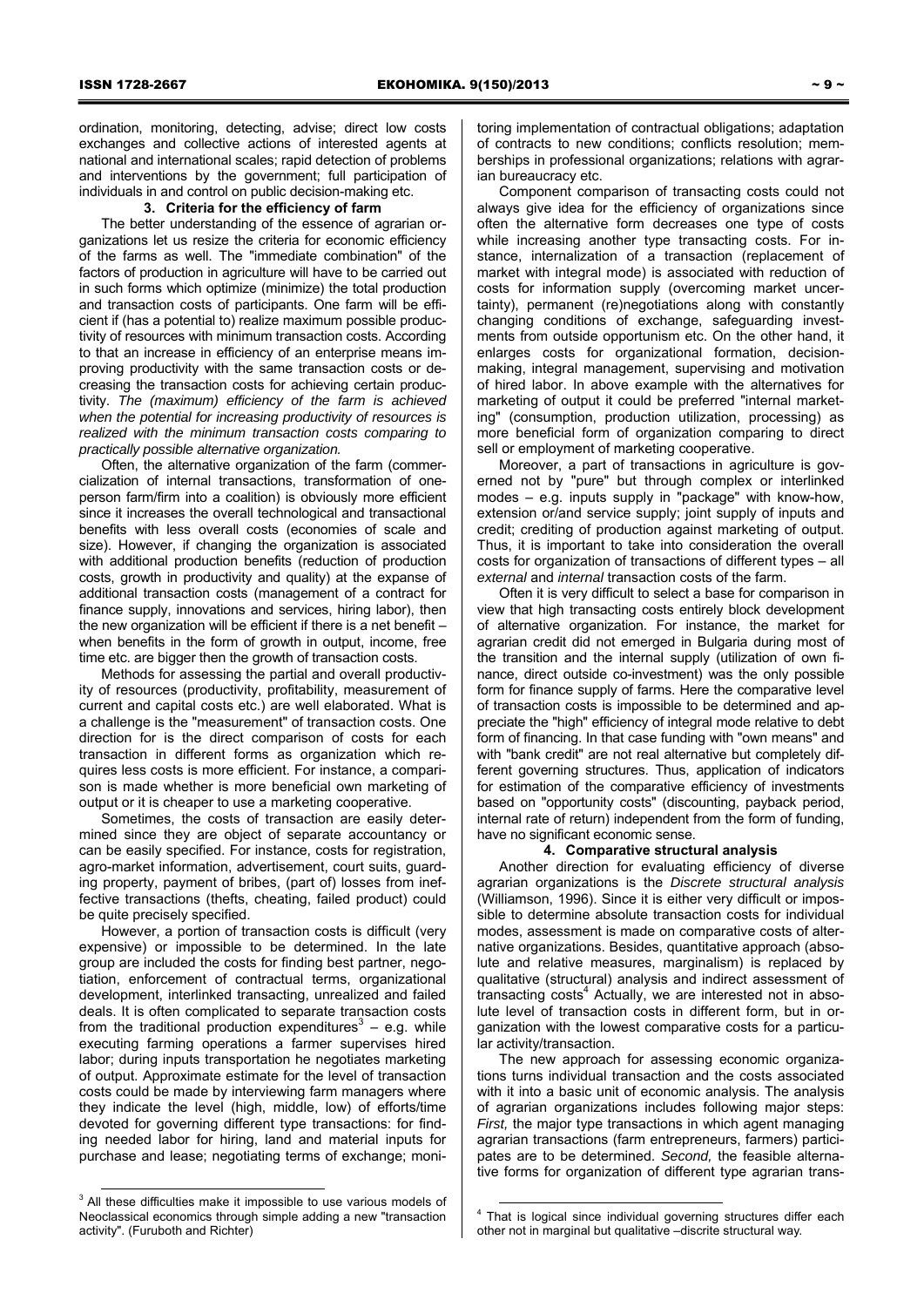actions in the specific environment are to be identified. *Third,* critical factors of transaction costs, and costs (and benefits) associated with alternative governing modes are to be specified. *Forth,* the comparative efficiency of alternative modes is to be assessed, and the effective boundaries of market and private organizations defined. *Fifth,* cases of market and private failures, and the needs for public intervention are to be identified. *Six,* the alternative (and feasible) forms for public intervention in agrarian sector are to be identified, their comparative efficiency assessed, the best one(s) selected.

The major types transactions in farming are associated with: labor supply, supply of land and natural resources, service supply, inputs supply, knowledge supply and knowhow, innovation supply, finance supply, insurance supply, marketing of services and products. Farmer also takes part in a great variety of "collective actions" for inducing public intervention in market and private sector in own interests.

Identification of employed and other feasible forms for organizations of transactions in different countries, regions, subsectors is object of a special *micro-economic survey*. For instance, major forms for organizations in functional<br>areas of Bulgarian farms are summarized on Table 1 areas of Bulgarian farms are summarized on Table 1.

|                                               |                                                                                                           | areas or Bulgarian family are summarized on Table 1.<br>Table 1. Principal forms of organizations for functional areas of Bulgarian farms |                                |  |  |  |  |  |
|-----------------------------------------------|-----------------------------------------------------------------------------------------------------------|-------------------------------------------------------------------------------------------------------------------------------------------|--------------------------------|--|--|--|--|--|
|                                               | Alternative modes of organisation                                                                         |                                                                                                                                           |                                |  |  |  |  |  |
| <b>Functional areas</b>                       | <b>Market</b>                                                                                             | <b>Special contract</b>                                                                                                                   | <b>Special</b><br>organization |  |  |  |  |  |
| Supply of management                          | na                                                                                                        | Employment contract with guaranteed minimum salary and<br>output-based bonuses                                                            | Cooperation<br>Partnership     |  |  |  |  |  |
| Supply of land and<br>other natural resources | Purchase<br>Short-term lease                                                                              | Long-term lease with a fix rent<br>Long-term lease with a share rent<br>Long-term lease with a market rent                                | Cooperation<br>Partnership     |  |  |  |  |  |
| Labor supply                                  | Daily hire<br>Seasonal hire                                                                               | Permanent labor contract with a fix remuneration<br>Permanent labor contract with result based payment                                    | Partnership<br>Cooperation     |  |  |  |  |  |
| Supply of short-term<br>material assets       | Purchase with a spotlight contract<br>Standard contract                                                   | Long-term procurement contract<br>Supply contract interlinked with a credit supply, service<br>supply, and/or marketing of farm produce   | Cooperation                    |  |  |  |  |  |
| Supply of long-term<br>material assets        | Purchase with a spotlight contract<br>Standard contract                                                   | Long-term lease contract<br>Contract for purchase interlinked with crediting (leasing)<br>and/or services                                 | Partnership<br>Cooperation     |  |  |  |  |  |
| Service supply                                | Purchase with a spotlight contract<br>Standard contract                                                   | Long-term supply contract<br>Supply contract interlinked with other services, products or<br>crediting                                    | Partnership<br>Cooperation     |  |  |  |  |  |
| Innovation and know-<br>how supply            | Purchase with spotlight contract<br>Standard contract<br>Free consultation in the farm<br>advisory system | Long-term supply contract<br>Supply contract interlinked with supply of material assets<br>and/or crediting                               | Cooperation                    |  |  |  |  |  |
| Financing                                     | Bank loan<br>Loan from an individual agent<br>Loan from a private organization                            | Co-investment<br>Crediting interlinked with supply of material assets and<br>services<br>Contract with a public funding program           | Partnership<br>Cooperation     |  |  |  |  |  |
| Insurance                                     | Purchase of insurance<br>Purchase of "assurance service"                                                  | Insurance contract interlinked with material assets<br>Long-term insurance contract                                                       | Cooperation                    |  |  |  |  |  |
| Marketing of products<br>and services         | Retail sale<br>Wholesale trade<br>Standard contract                                                       | Long-term contract for marketing<br>Marketing contract interlinked with crediting, supply of<br>material assets and/or services           | Partnership<br>Cooperation     |  |  |  |  |  |

Next, "critical dimensions" of transactions are to be determined – the factors responsible for the variation of transaction costs in the specific economic, institutional and natural environment. They are identified as: frequency of transactions between the same partners; uncertainty surrounding transactions; specificity of assets for supporting a particular transaction; appropriability of rights associated with transactions. First three factors are identified by Williamson while the forth one added by Bachev and Labonne.

When *recurrence of transactions* between the same partners is high, both (all) sides are interested in sustaining and minimizing costs of their relations (avoiding opportunism, building reputation, setting up incentive and adjustment mechanisms, conflict resolution devices). Here continuation of the relations with a particular partner/s and designing a special mode for transacting has a high economic value. Parties restrain for opportunism which detection is "punished" by turning to a competitor (losing future business). Besides, costs for development of a special private mode for facilitating bilateral (or multilateral) exchange could be effectively recovered by frequent exchange. For instance, instead of negotiating milk marketing after "each milking" a long-term

supply contract is signed; instead of negotiating labor remuneration "for each operation" a permanent labor is hired by the cooperative; economies of scale and size for repeated transactions are realized though participation in inputs supply or marketing cooperative. When a transaction is occasional (incidental) then possibility for opportunism is great since cheating side can not be easily punished (good reputation is not of value).

When *uncertainty surrounding transactions* increases, then costs for carrying out and secure transactions go up (for overcoming information deficiency, safeguarding against risk). Since bounded rationality is crucial and opportunism can emerge agents will use such modes of organization which diminish transaction uncertainty. While certain risks could be diminished/eliminated by production management or through market mode (purchase of insurance) most transacting risk would require special private forms – trade with origins; providing guarantees; using share-rent or output-based compensation; employing economic hostages (e.g. obligatory collateral for providing a credit); participating in inputs-supply or marketing cooperative; complete integration of transactions. When transacting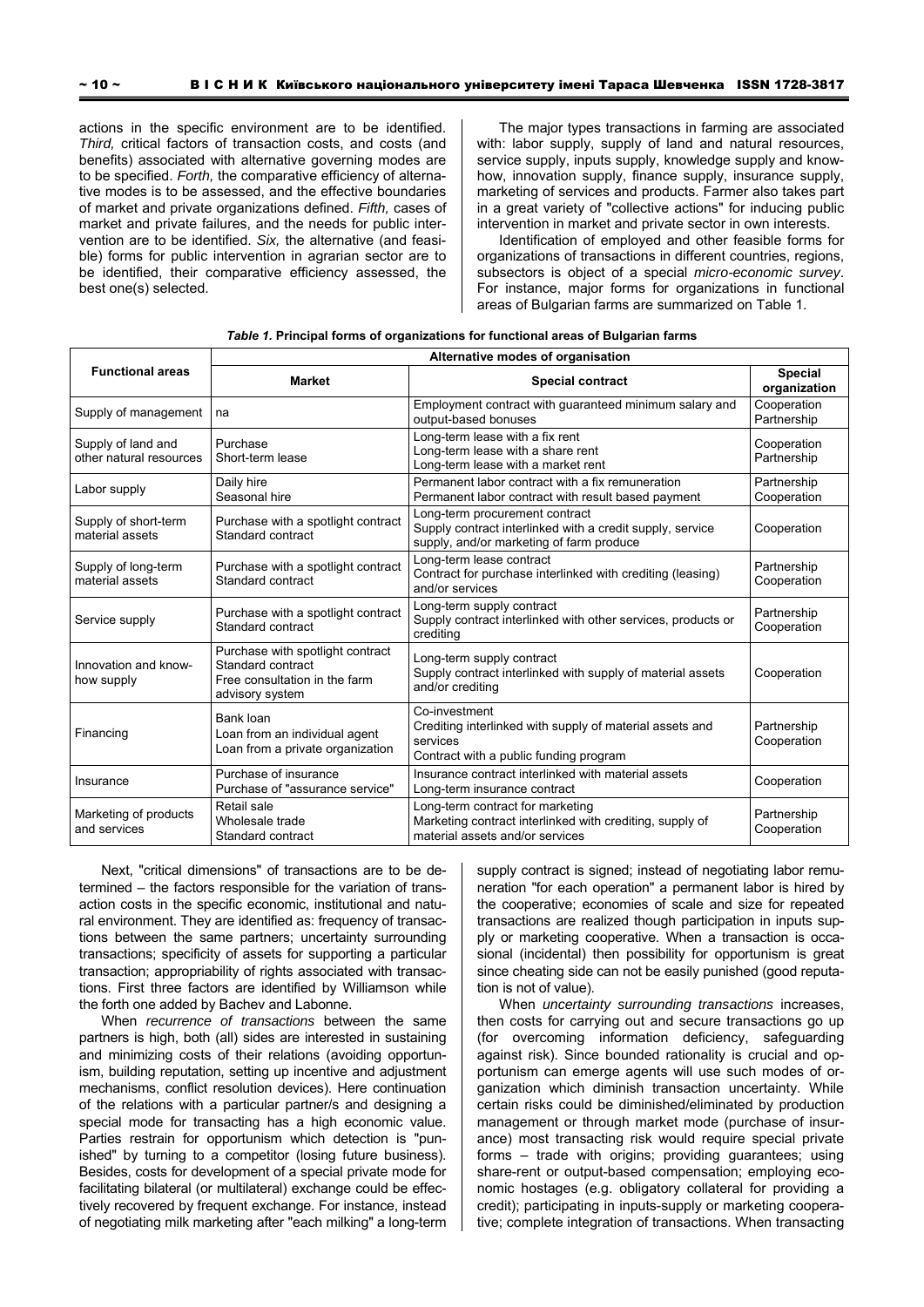between same counterparts is rare, and it is not supported by specific assets, and private appropriability of rights is high, then faceless market exchange is most efficient mode. Depending on the level of uncertainty and the riskaversion agents take different entrepreneurial risk and get normal, lower, or higher return from transactions.

Transaction costs get very high when *specific assets for relations with particular partner* are to be deployed. In this case it is impossible to change partner (alternative use of assets) without big loss in value of specific capital<sup>5</sup>. Relation specific/dependent investments are "locked" in transactions with particular buyer or seller and cannot be recovered (rented) through "faceless" market transactions (counterpart's "personality" matters)<sup>6</sup>. Costless alternative use of specific assets (loss of value) is not possible if transactions fail to occur, they are prematurely terminated, or less favorable terms are renegotiated (in contract renewal time before the end of life-span of specific capital). Therefore, dependant investment/assets have to be safeguarded by special form such as long-term or tied-up contract, interlinks, hostage taking, joint investment, quasi or complete integration. Often, later is quite expensive, investment in specific capital are not made, and activity/transactions cannot take place (e.g. modern drop irrigation) or occurs without (or loss of) comparative advantages in respect to productivity (no or manual irrigation).

If a high *symmetrical* (capacity, product, timing, location etc.) dependency of assets of counterparts exists (regime of "bilateral trade") there are strong incentives in both parties to elaborate special private mode of governance. When *unilateral (asymmetrical) dependency* exists then dependent side (facing mini or total monopoly) has to protect investments against possible opportunism (behavioral uncertainty/certainty) through integrating transactions (unified organization, joint ownership, cooperative); or safeguarding them with interlinked contract, exchange of economic hostages, development of collective organization to outstand asymmetrical dependency (for price negotiation, lobbying for Government regulations).

Activity and transacting is particularly difficult when *appropriability of rights on products, services or resources* is low. "Natural" low appropriability has most of agrarian intellectual products – agro-market information, agrometeorological forecasts, new varieties and technologies etc. Besides, all products and activities with significant positive/ or negative externalities are to be included in this group. If appropriability is low possibility for unwanted market or private exchange is great, and costs for protection (safeguard, detection of cheating, disputing) of private rights/investments extremely high. For instance, fight against hail clouds or grasshoppers invasion are with a low appropriability for supplier since paying or not all farmers in the region benefit from the service. Investments in development of a new technology are with low appropriability since it could be "introduced" with one time purchase or acquired for free by a neighbor, friend in the research institute, or black market.

Because of the bounded rationality, the costs for protection, detection, verification, and a third-party (court) punishment of unwanted exchange extremely high. For transactions with low appropriability costs and benefits are independent for individual participants. Therefore, agents would either over-produce (negative externalities) or underorganize such activity (positive externalities) unless they are governed by efficient private or hybrid mode – cooperation, strategic alliances, long-term contract, trade secrets, or public order.

### **5. Effective forms for agrarian organizations**

The next step is to evaluate the effective potential of alternative economic organizations: to minimize bounded rationality of agents and uncertainty surrounding transactions; appropriation and protection of absolute/contracted rights (and associated private benefits and investment) from possible opportunism; recover long-term costs for organizational development through high frequency of transactions; explore economy of size and scale on specific capital etc.

Individual organizations have different comparative advantages and disadvantages to maximize benefits and minimize costs of transactions with specific critical dimensions. In general, internal organization/integration has advantage for governing transaction with high uncertainty and specificity (dependency) of assets, since it diminishes bounded rationality and protects investments from outside opportunism. Contrary, transactions with high certainty (bounded rationality is not important) and universal character of assets (opportunism cannot be realized since transaction can be executed with another partner without additional costs) can be carried across free market without encountering costs for development of special private mode. Private organization is effective only for transactions with high recurrence between partners, since occasional (single) transactions do not let recovering ("payback") investment for development of special governance mode (mechanisms for coordination, stimulation, dispute resolution; formal registration). Finally, markets and private forms are appropriate for transactions with high appropriability, since they would recover invested resources through exchange. For transaction with low appropriability private rights cannot be protected (unwanted exchange) or they are enforced with extremely high costs. Thus, such transactions could be effectively governed either by hybrid (mixed public-private, quasi-public) or entirely public forms for organization.

Since transactions have different critical dimensions and governance forms have different comparative advantages it is to be *"alignment of transactions (which differ in attributes) with governance structures (which differ in costs and competence) in discriminating (mainly transaction cost economizing) way*" (Williamson, 1981).

According to the *combination* of specific characteristics of each activity/transaction, there will be different the most effective form of economic organization for that particular activity (Figure 1). Agrarian transactions with good appropriability, high certainty, and universal character of investments (partner can be changed anytime without significant costs) could be effectively carried across free market through *spotlight or classical contracts*. Here organization of transactions with special form or within farm/firm would only bring extra costs without producing any transacting benefits.

 <sup>5</sup> E.g. investments in production of organic milk in Bulgaria are strongly specific for transactions with the single organic milk processor in the country.<br><sup>6</sup> Specificity is not

Specificity is not technological but economic characteristic of investments. Depending on socio-economic conditions the same assets could be with quite different level of specificity.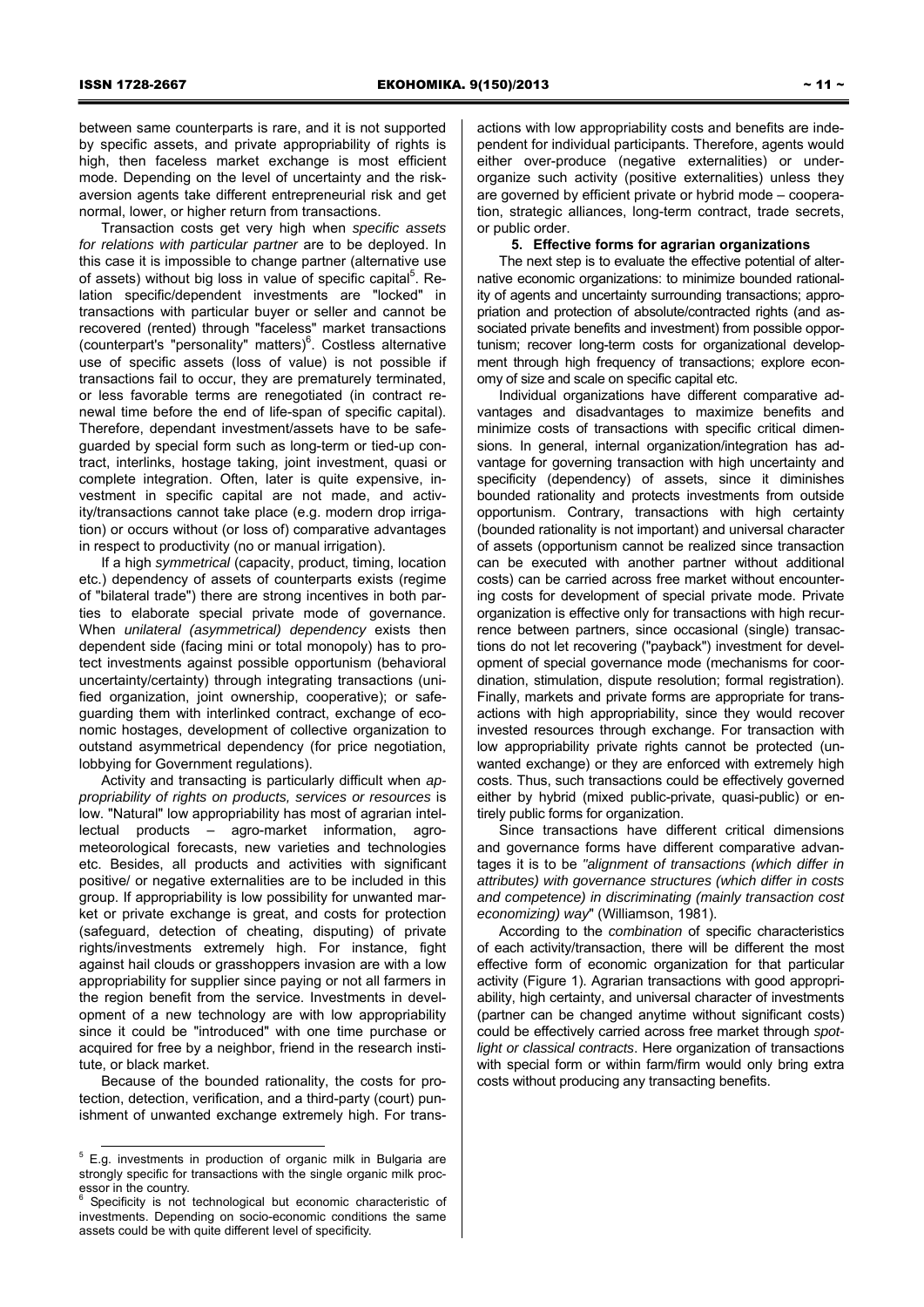|                         | <b>Critical dimensions of transactions</b><br>Appropriability |      |      |      |      |       |      |      |     |
|-------------------------|---------------------------------------------------------------|------|------|------|------|-------|------|------|-----|
|                         | High                                                          |      |      |      |      |       |      |      | Low |
| <b>Generic modes</b>    | <b>Assets Specificity</b>                                     |      |      |      |      |       |      |      |     |
|                         | Low                                                           |      |      |      | High |       |      |      |     |
|                         | Uncertainty                                                   |      |      |      |      |       |      |      |     |
|                         |                                                               | Low  |      | High |      | Low   |      | High |     |
|                         | Frequency                                                     |      |      |      |      |       |      |      |     |
|                         | High                                                          | Low  | High | Low  | High | Low   | High | Low  |     |
| Free market             | اروبا                                                         | اردا |      |      |      |       |      |      |     |
| Special contract        |                                                               |      | w'   |      |      | 11.77 |      |      |     |
| Internal organization   |                                                               |      |      |      | f(x) |       | f(x) |      |     |
| Third-party involvement |                                                               |      |      | dQ.  |      |       |      | dQ.  |     |
| Public intervention     |                                                               |      |      |      |      |       |      |      | đО  |

 $\mathbf{Y}$  – the most effective mode;  $\mathbf{A}$  – necessity for a third party involvement

**Fig. 1. Principle modes for governing of agrarian transactions** 

Recurrent transactions with low assets specificity, and high uncertainty and appropriability, could be effectively governed through a *special contract*. Relational contract is applied when detailed terms of transacting are not known at outset (high uncertainty), and framework (mutual expectations) rather than specification of obligations is practiced. Partners (self)restrict from opportunism and are motivated to settle emerging difficulties and continue relations (situation of frequent bilateral trade). Besides, no significant risk is involved since investments could be easily/costlessly redeployed to another use/users (no assets dependency exist). The special contract forms is also efficient for rare transactions with low uncertainty, high specificity and appropriability. Dependent investment could be successfully safeguarded through contract provisions since it is easy to define and enforce relevant obligations of partners in all possible contingencies (no uncertainty). Here occasional character of transactions does not justify internalization within the farm/firm.

Transactions with high frequency, uncertainty, assets specificity/dependency, and appropriability, have to be organized within the farm/firm (*internal ownership mode*). For instance, managerial and technological knowledge (acquaintance with livestock, quality of farming plots) is quite specific to farm, and its supply has to be governed through permanent labor contract and coupled with ownership rights (products, assets). Capital investments in land are to be made on owned/long-leased-in rather than seasonally rented land (high site and product specificity). All "critical" to farm material assets will be internally organized – production of forage for animals; important machineries; water supply for irrigated farming etc. While universal capital could be effectively financed by market form (bank credit), highly specific investments can be only made through internal funding (own funds, equity sell, joint venture).

If the specific and specialized capital cannot be effectively organized within the farm (economy of scale/scope explored, funding made), then an effective governing form(s) outside farm-gates is to be used – group farming, joint ownership, interlinks, cooperative, lobbying for public intervention. When strong assets (capacity, technology, time of delivery, site, branding) inter-dependency with upstream/downstream partner exists, then it is not difficult to govern transactions through contract mode (strong mutual interests for cooperation and restriction of opportunism). For instance, effective supply/procurement contracts between farmers and processors are widely used in dairy, meat, vine, organic industries (symmetrical dependency).

However, very often farmers face unilateral dependency and need effective (ownership) organization to protect interests. Transacting costs for initiation and maintaining of such "collective organization" is usually great (big number of coalition, different interests of members, "free-riding") and it is either unsustainable or does not evolve at all. That creates serious problems for efficiency/sustainability of individual farms – missing markets, monopoly/quasi-monopoly situation, impossibility to "induce" public intervention.

Serious transacting problems arise when condition of assets specificity is combined with high uncertainty, low frequency, and good appropriability. Here elaboration of special governing structure for private transacting is not justified, specific investments not made, and activity/restriction of activity fails to occur at effective scale ("market and contract failure"). Similar difficulties are encountered for rare transacting associated with high uncertainty and appropriability. In all these cases, *a third-part (private, NGO, public) involvement in transactions* is necessary (assistance, arbitration, regulation) in order to make them more efficient or possible. A particular trilateral mode is also invented such as the neoclassical contract which arranges "third party participation" and manages transactions with high uncertainty and asset specificity, and low frequency. The unprecedented development of special origins, organic farming, systems of "fair-trade" are good examples. There is increasing consumer's demand (premium) for organic, original, and fair-trade products. Nevertheless their supply could not be met unless effective trilateral governance including independent certification and control is put in place.

When appropriability associated with transaction/activity is low, there is no pure market mode to protect and carry out activity effectively. Respecting others rights (unwanted exchange avoided) or "granting" additional rights to others could be governed by "good will" or charity actions of individual and NGOs. For instance, a great number of voluntary environmental initiatives have emerged driven by the competition, farmers' preferences for eco-production, or responds to public pressure for a sound eco-management. In any case, voluntary initiatives could hardly satisfy the entire social demand especially if they require significant costs.

Some private modes could be employed if high frequency and mutual assets dependency exists such as unwritten accords, interlinking, bilateral or collective agreements, close-membership cooperatives, codes of professional behavior, alliances, internal organization. However, emerging of special (private) large-members organizations for dealing with low appropriability (and satisfying entire "social" demand) would be very slow and expensive, and they unlikely be sustainable in long run (free riding). Therefore, there is a strong need for *third-party public intervention* in order to make such activity possible or more effective – public organization, public contract, mandatory taxing, introduction of new property rights.

For example, the supply of "environmental goods" by farmers could hardly be governed through private contracts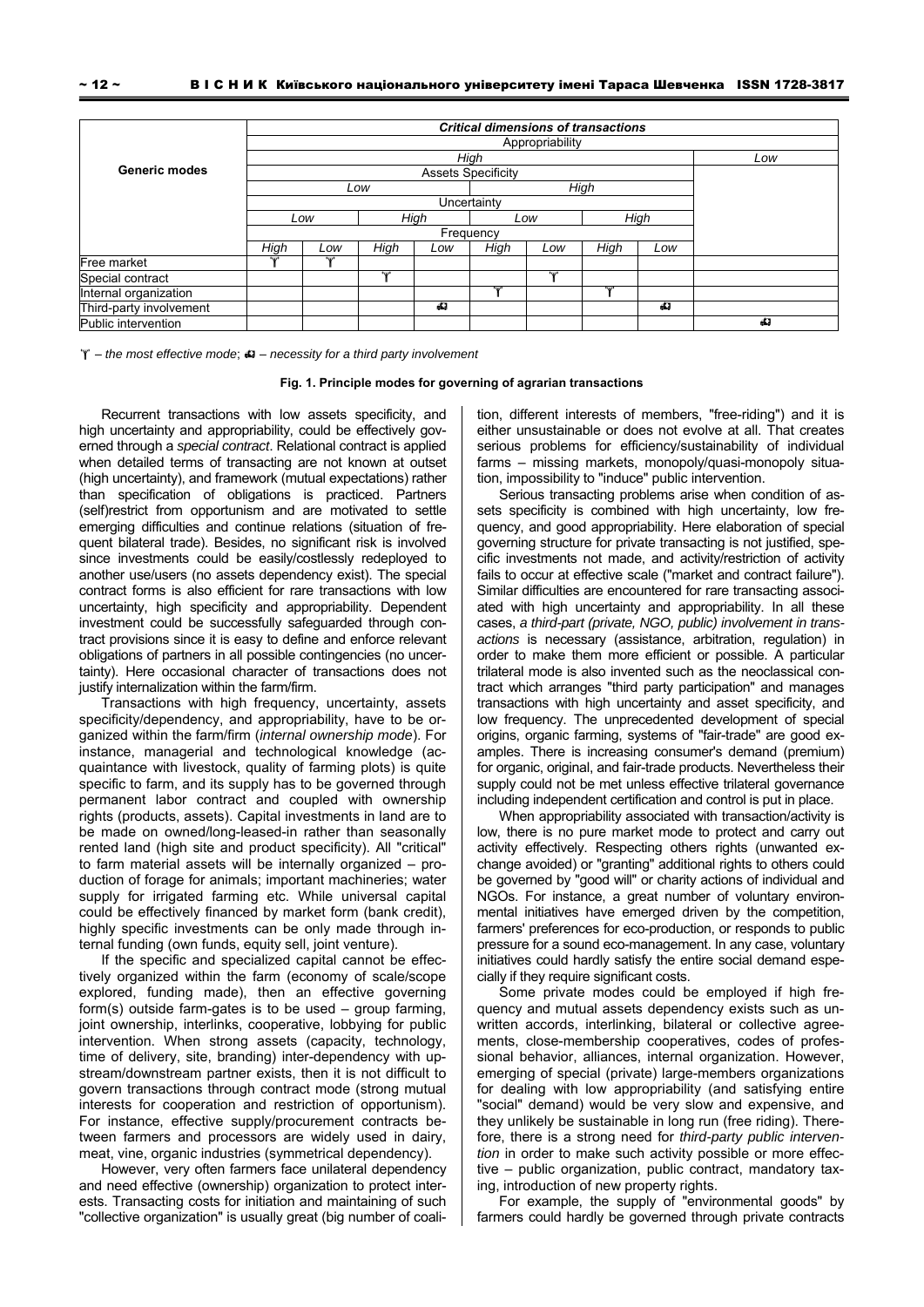with individual consumers because of low appropriability, high uncertainty, and rare character of transacting (high costs for negotiating, contracting, charging potential consumers, disputing). The supply of environmental protection service is very costly (production and organization costs) and would unlikely be carried out on voluntary basis. Financial compensation of farmers by willing consumers through pure market mode (tax, premium) is also ineffective due to high information asymmetry and massive enforcement costs. A third-party mode with direct public involvement would make that transaction effective: on behalf of consumers a State agency negotiates with individual farmers a public contract for "environment conservation service", coordinates activities of various agents (including direct production management), provides public payments for compensation of farmers, and controls implementation of negotiated terms<sup>7</sup>.

### **6. Economic boundaries of the farm and agrarian organizations**

The next step is to identify the range of feasible organizational forms for each generic mode for the specific context of a particular country, region, subsectors, and agent. For instance, specific varieties of the "internal organization" in agriculture includes: one-person farm or firm, family farm or firm, group farm or firm (partnership), cooperative, corporation, public farm or firm, joint venture. Corresponding forms of the "free market" are: spot exchange on local, regional etc. markets; classical contract, wholesale trade etc. The "special contract form" could be: short-term contract, long-term contract, relational contract, interlinked organization, multilateral agreement etc. For completing the list of alternative organisational forms in each generic type a special micro-economic survey is needed.

After that it could be determined the effective (horizontal and vertical) boundaries of individual forms on the basis if their potential to: overcome bounded rationality and transaction uncertainty, safeguard transactions and investments from the hazard of opportunism, realized economies of scale/size of specialized and specific capital, and minimized overall (production and transaction) costs. Achieving the efficiency though increasing productivity/benefits and the transaction costs for each form will be quite different in the specific institutional, economic and natural environment for agents with unlike characteristics and activity/transactions with specific combination of critical dimensions. Therefore, individual organizations will have quite *different efficiency and effective boundaries*. A part of agrarian transactions will be effectively governed through free market exchange; another part will be effectively organized through special contract mode(s); a part of transactions will be entirely integrated within farms of different types, while the rest protected though special private organization(s) outside of farm gates.

Detailed analysis of factors, pace of development, efficiency and economics boundaries of farms and agrarian organizations of different type during transition and EU integration in Bulgaria is done by us in previous publications (Bachev, 2010a,b). For instance, the high efficiency and sustainability of numerous small (subsistent, semi market and market) farms is "explained" with the absence of another feasible or more-effective alternative for production utilization of available household resources (labor, savings, farmland) in the condition of not-fully restituted private rights on resources; high uncertainty, risk and costs for market and contract transactions (lack of experience, trust, markets, financing; not-working system for enforcement of laws and contracts); lack of public support; insufficient or missing possibilities for alternative employment and/or supply with (cheap, quality) foods. $8$ 

Similarly, "dynamic" development of many-members agricultural cooperatives during post-communist transition is a consequence of the fact that they are the single/most effective form for organization of a great part of activity (joint cultivation, plat protection, irrigation, harvesting; nonfor-profit organization for supply of highly specific for members employment, foods, services, feeds for domestic/private farm livestock) in the conditions of unidentified rights on major agrarian resources, lack of possibilities (skills, financial means, time, advanced age) for organization of own farm, inherited high inter-dependency of available specialized capital of large number individuals<sup>9</sup>, and undeveloped labour market, agrarian resources and main activities (services, processing, trade) in rural areas.

In the same way, the unprecedented concentration of resources and activities in a few thousands large business agri-firms is a result of the dynamic institutional environment favorable for integration of huge specific capital by entrepreneur (technological and managerial knowledge, personal connections, available combination of and/or complementarities of partners assets) allowing exploration of enormous (land consolidation, economies of size and scale, cheap and standardized products) and transaction advantages (contract and political power, preferable counterpart by large suppliers and buyers, possibilities to collect information, introduction of innovations, diversification, products promotion, adaptation to market and formal requirements, winning public projects and subsidies, risk taking, investing in good reputation and relations with partners, banks, research institutes, and public authorities).

At this stage a qualitative analysis is made on the comparative efficiency of diverse type of farms and agrarian organizations in the specific socio-economic, institutional and natural environment. It is often impossible to comeasure production and transaction costs in a qualitative term, but such "calculation" is always done by the business managers and other economic agents. Also an answer is given to the "paradox" *why a big farm cannot do the same and more then a number of small farms can do, and vice verse.* Furthermore, it becomes clear inadequacy of indicators for productivity of production costs and resources for assessing efficiency of the different agrarian organizations. The opposite is to be expected: it has to be significant variation in the rate of profitability on investments in agrofirm (profit-making organization) from "pay-back" of expenditures and resources in cooperative (member-oriented organization), public farm (non-for-profit organization) or subsistence farm (giving opportunity for productive use of otherwise "non-tradable" family labor, land). The later is also proven by the estimates on "efficiency" of different farms in East Europe after 1989 (Csáki and Lerman; Gortova and Davidova; Mathijs. and Swinnen).

Traditional statistical and other data are less suitable for testing and wide application of the new approach. It is necessary to collect *micro-economic data* for divers transaction managed by various agrarian agents and their critical dimensions. Such information can be collected though organizing interviews with managers of different type farms and the experts in the area.

<sup>&</sup>lt;sup>7</sup> Namely public eco-contracts with farmers are widely used in countries of European Union.

<sup>&</sup>lt;sup>8</sup> Even now the most of holdings in the country are subsistent or semi-market, and agriculture is a "supplementary income source" for more than 1 million Bulgarians (MAF, 2008).

Restituted widely dispersed small-scale land plots, farmland within a large plot with permanent crops, physically "indivisible" shares in assets of ancient farms, accumulated experience and narrow labor specialization for "collective" production.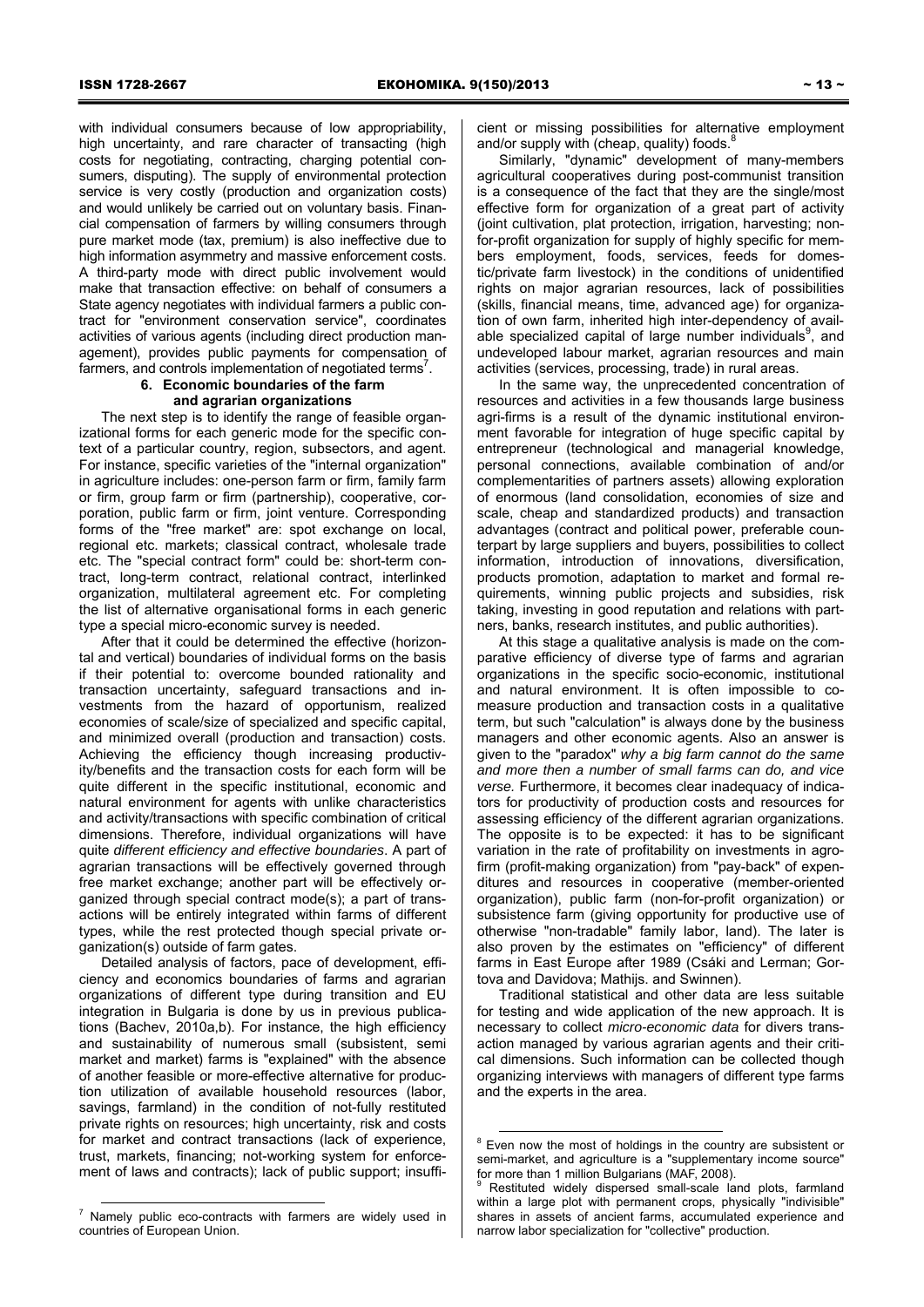## **7. Needs and effective forms for public intervention**

The recognition of transaction costs has also a number of important *policy implications* related to economic needs and efficiency of public intervention in agrarian sector:

First, public (government) role is to establish organizations facilitating and intensifying market and private transactions and minimizing related costs – for identification, protection, and disputing individual absolute and contracted rights (e.g. notary register, court, police etc.); quality, labour, environmental etc. standards; appropriate market infrastructure (wholesale markets, market and price information) etc.

Second, when a high level of costs for market and private transactions (which prevent or entirely block development of effective market and private forms) is observed then public (government) is to intervene to make that socially desirable activity (and exchange) possible or more efficient.

Third, different forms of public intervention (assistance, regulations, funding, provision, partnership) are not with equal efficiency since they have different potential to deal with the specific market and private sector failures and command different (implementation and transaction) costs. Thus, the comparative efficiency of feasible forms of public intervention is to be assessed and the most efficient one selected.

Forth, "market failure" does not automatically imply a public intervention. There are numerous private and collective forms which effectively overcome market deficiency. When there is a situation of market and private sector failure there is a need for public intervention. However, public involvement in market and private activity is to be undertaken only if there is a net benefit (saving on transaction costs) compared to total costs of public intervention. Therefore, the choice is always between practically available "imperfect social arrangements".

Finally, "public failure" is a feasible outcome and when there is a need for public intervention the induced public organization is not always efficient due to misuse of power by certain groups, bad design, mismanagement etc.

The Comparative structural analysis let specify existing and emerging deficiencies in organization of market and private transactions, and define the *needs for public intervention in agrarian sector* ("the economic role of government").

In modern agriculture there are always some public modes put in place along with diverse market and private organizations, and ideally it could be a case of most effective/perfect economic governance of the sector. However, usually there are a number of social, economic, environmental etc. challenges (problems, conflicts, failures, risks) associated with agrarian development. That is why, there is a constant need for improvement of public organization.

In the beginning assessment on correspondence of public involvement to real needs of development – these are identified needs for a third-party intervention from Figure 1. The analysis is to embrace the efficiency of entire system of governance, and identify deficiencies (failures, risks) in market, private, and public organizations. Next, variety of alternative modes for new public intervention able to correct market, private and public failures have to be identified, and their comparative efficiency assessed, and most efficient one(s) selected. Finally, assessment is to be made on comparative efficiency of selected public form to other practically possible modes of governance such as partnership with private sector, fundamental property rights modernization, international cooperation etc. Accordingly, a new public intervention is to be initiated only if there is overall net benefit – when effects are greater than additional (individual and social) costs for third-party public involvement.

The comparative efficiency of public interventions is to be determined I terms of the potential for coordination, stimulation, conflicts resolution, and minimization of (transaction) costs. Public modes not only assist (market and private) transactions, but also are associated with significant (social and private) costs. It is essential to compare practically (technically, economically, socially) possible and alternative forms of governance. Additional benefits (problems to be solved, risks to be overcome, new goals to be achieved), and costs, and modes for new public intervention must be socially acceptable. If different forms permit achieving the same goals, then the analysis is to focus on selection of mode minimizing total (implementing and transacting) costs. If there is only one feasible form for governing of a particular intervention, it will be introduced if associated costs are socially acceptable and possible.

Assessment is to comprise all costs – direct (tax payer, assistance agency) expenses, and transacting costs of bureaucracy (for coordination, stimulation, mismanagement), and costs for individuals' participation and usage of public modes (expenses for information, paper works, payments of fees, bribes), and costs for community control over and for reorganization of bureaucracy (modernization and liquidation), and (opportunity) costs of public inaction.

Depending on uncertainty, frequency, and necessity for specific investment of public involvement, there will be different the most effective forms (Figure 2). Generally, interventions with low uncertainty and assets specificity would require smaller public organization (more regulatory modes; improvement of general laws and contract enforcement). When uncertainty and assets specificity of transactions increases a special contract mode would be necessary – employment of public contracts for provision of private services, public funding/subsidies of private activities, temporary labor contract for carrying out special public programs, leasing-out public assets for private management etc. When transactions are characterized with high assets specificity, uncertainty and frequency then internal mode and bigger public organization would be necessary – permanent public employment contracts, in-house integration of crucial assets in a specialized state agency or public company etc.

| Level of Uncertainty, Frequency, and Assets specificity |                 |              |                               |                      |  |  |
|---------------------------------------------------------|-----------------|--------------|-------------------------------|----------------------|--|--|
| Low                                                     |                 |              | Hiah                          |                      |  |  |
| New property rights and<br>enforcements                 | New regulations | New taxation | New assistance<br>and support | New public provision |  |  |

| Fig. 2. Effective modes for public intervention in agrarian sector |  |  |  |  |  |  |  |  |
|--------------------------------------------------------------------|--|--|--|--|--|--|--|--|
|--------------------------------------------------------------------|--|--|--|--|--|--|--|--|

Initially, existing and emerging problems (difficulties, costs, risks, failures) in organization of market and private transactions have to be specified. The appropriate pubic involvement would be to create environment for: decreasing uncertainty surrounding market and private transactions, increasing intensity of exchange, protecting private rights and investments, and making private investments less dependent. For instance, State establishes and enforces quality, safety and eco-standards, certifies producers, regulates employment relations, transfers management rights on natural resources etc., and all that facilitates and intensifies (market and private) transactions and increases the efficiency of economic organizations.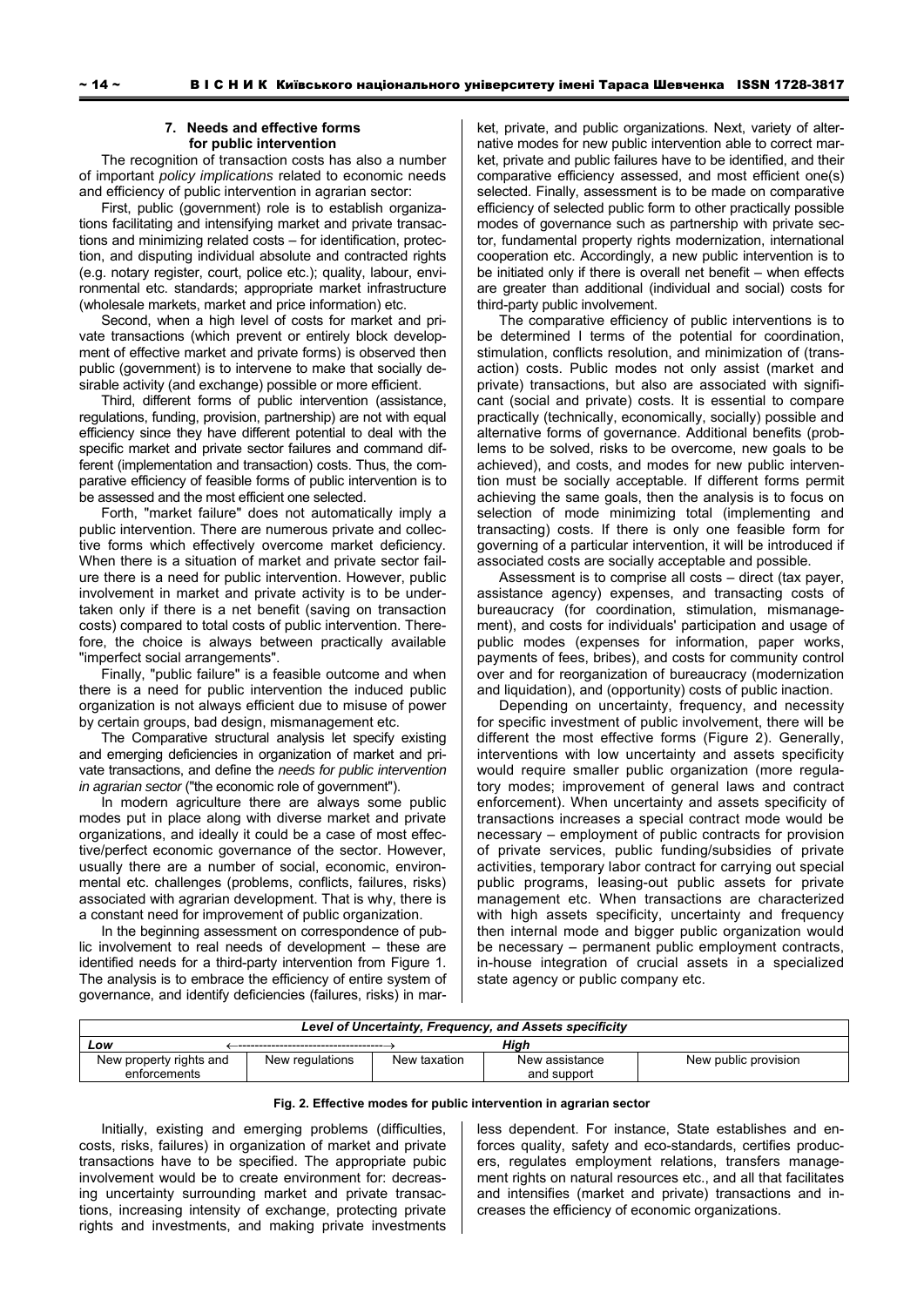Next, practically possible modes for increasing appropriability of transactions have to be considered. For in-

stance, there are a great variety of possible ways for public I interventions in agrarian eco-activity (Table 2).

| New property rights   | <b>Regulations</b>                       | <b>Taxes</b>     | <b>Assistance and support</b> | <b>Public provision</b> |
|-----------------------|------------------------------------------|------------------|-------------------------------|-------------------------|
| Rights for clean,     | Regulations for organic farming;         | Tax rebates,     | Recommendation and            | Research and devel-     |
| beautiful environ-    | Quotas for emissions, and use of prod-   | exception, and   | information;                  | opment;                 |
| ment, biodiversity;   | ucts and resources;                      | breaks:          | Demonstration;                | Extension and advise:   |
| Private rights on     | Regulations for introduction of foreign  | Environmental    | Direct payments and           | Agro-market and         |
| natural, biological,  | species, and use of GM crops:            | taxation on      | grants for environmental      | know-how information;   |
| and environmental     | Bans for certain activity, and use of    | emissions or     | actions of farms, farmers     | Agro-meteorological     |
| resources:            | some inputs and technologies;            | products (pes-   | and community organiza-       | forecasts:              |
| Private rights for    | Norms for nutrition and pest manage-     | ticides, fertil- | tions. businesses:            | Sanitary and veteri-    |
| (non) profit man-     | ment:                                    | izers);          | Preferential credit pro-      | nary control, vaccina-  |
| agement of natural    | Regulations for water protection against | Levies on        | qrams;                        | tion, prevention        |
| resources:            | pollution by nitrates:                   | manure sur-      | Public environmental con-     | measures:               |
| Tradable quotas       | Regulations for biodiversity and land-   | plus;            | tracts:                       | Specialized public      |
| (permits) for pollut- | scape management;                        | Tax or levies    | Government purchases          | agency (company) for    |
| ing;                  | Regulations for trading of protection of | schemes on       | (water and other limited      | important ecosystems;   |
| Private rights on     | ecosystem services;                      | farming or       | resources);                   | Pertaining "precau-     |
| intellectual agrarian | Licensing for water or agro-system use;  | export for       | Financial and price support   | tion principle"         |
| property, origins,    | Quality and food safely standards:       | funding inno-    | for organic and eco-          | Eco-monitoring;         |
| (protecting) ecosys-  | Standards for good farming practices;    | vations and      | production, and special       | Eco-foresight;          |
| tem services:         | Mandatory (environmental) training;      | extension:       | origins;                      | Risk assessment         |
| Rights to issue eco-  | Certifications and licensing;            | Waste tax        | Funding of environment        |                         |
| bonds and shares;     | Compulsory environmental labeling;       |                  | and management training       |                         |
| Private liability for | Designating environmental vulnerable     |                  | programs;                     |                         |
| polluting             | and reserve zone;                        |                  | Assistance in farm and        |                         |
|                       | Set aside measures:                      |                  | eco-associations              |                         |
|                       | Inspections, fines and, ceasing activi-  |                  | Collecting fees for paying    |                         |
|                       | ties                                     |                  | eco-system service providers  |                         |

*Table* **2. Effective modes for public intervention in agri-eco-transactions\*** 

*\* The environmental transactions are associated with respecting the environmental rights and improving the environmental performance of individual agents.* 

The low appropriability is often caused by unspecified or badly specified private rights. In some cases, most effective government intervention would be to introduce and enforce new private property rights – on natural and biological resources; tradable quotas for products, inputs, emissions; intellectual property and origins. That is efficient when privatization of resources or introduction and enforcement of the new rights is not associated with significant costs (uncertainty, recurrence, and level of specific investment are low). That intervention transfers organization of transactions into market and private governance, liberalizes market competition and induces private incentives (and investments) in certain agrarian activities.

In other instances, it is more efficient to put in place regulations for trade and utilization of resources, products and services – standards for labor (safety, social security), product quality, environmental performance, animal welfare; norms for using natural resources, introduction of foreign species and GM crops, and (water, soil, air, comfort) contamination; ban on application of certain chemicals or technologies; regulations for trading ecosystem service protection; foreign trade regimes; mandatory eco-training and licensing of farm operators.

In other instances, using incentives and restrictions of tax system is the most effective form for intervention. Different sorts of tax preferences are widely used to create favourable conditions for development of certain (sub)sectors and regions, forms of organization, segment of population, or types of activities. For instance, environmental taxation on emissions or products (inputs, outputs of production) is applied to reduce use or emissions of harmful substances.

In some cases, public support to private organizations is best mode for intervention. Agrarian and rural development, environmental conservation and trans-border cooperation programs are widely used in all countries. Often providing public information, recommendations, and training to farmers, rural population, and consumers is the most efficient form. In some cases, pure public organization (in-house production, public provision) is the most effective as in case of important agro-ecosystems and national parks; agrarian research, education and extension; agro-meteorological forecasts; border sanitary and veterinary control etc.

Usually, specific modes are effective if they are applied alone with other modes of public intervention. The necessity of *combined intervention* (governance mix) is caused by: complementarities (joint effect) of individual forms; restricted potential of some less expensive forms to achieve certain (but not entire) level of socially preferred outcome; possibility to get extra benefits (e.g. "cross-compliance" requirement for participation in public programs); particularity of problems to be tackled; specific critical dimensions of governed activity; uncertainty (little knowledge, experience) associated with likely impact of new forms; administrative and financial capability of Government to fund, control, and implement different modes; and dominating policy doctrine.

The level of effective public intervention (governance) also depends on the *kind of problem,* and *needs for collective actions*. There are public involvements which are to be executed at *local* (ecosystem, community, regional) level, while others require *nationwide governance*. And finally, there are activities, which are to be initiated and coordinated at *international* (regional, European, worldwide) level due to strong necessity for trans-border actions (needs for cooperation in natural resources management, exploration of economies of scale and scale, governing of spill-overs) or consistent (national, local) government failures. Very frequently effective governance of many problems and risks requires multilevel governance with system of combined actions at various levels involving diverse range of actors and geographical scales.

The public (regulatory, provision, inspecting) modes must have built mechanisms for increasing competency (decrease bounded rationality, powerlessness) of bureaucrats, benefi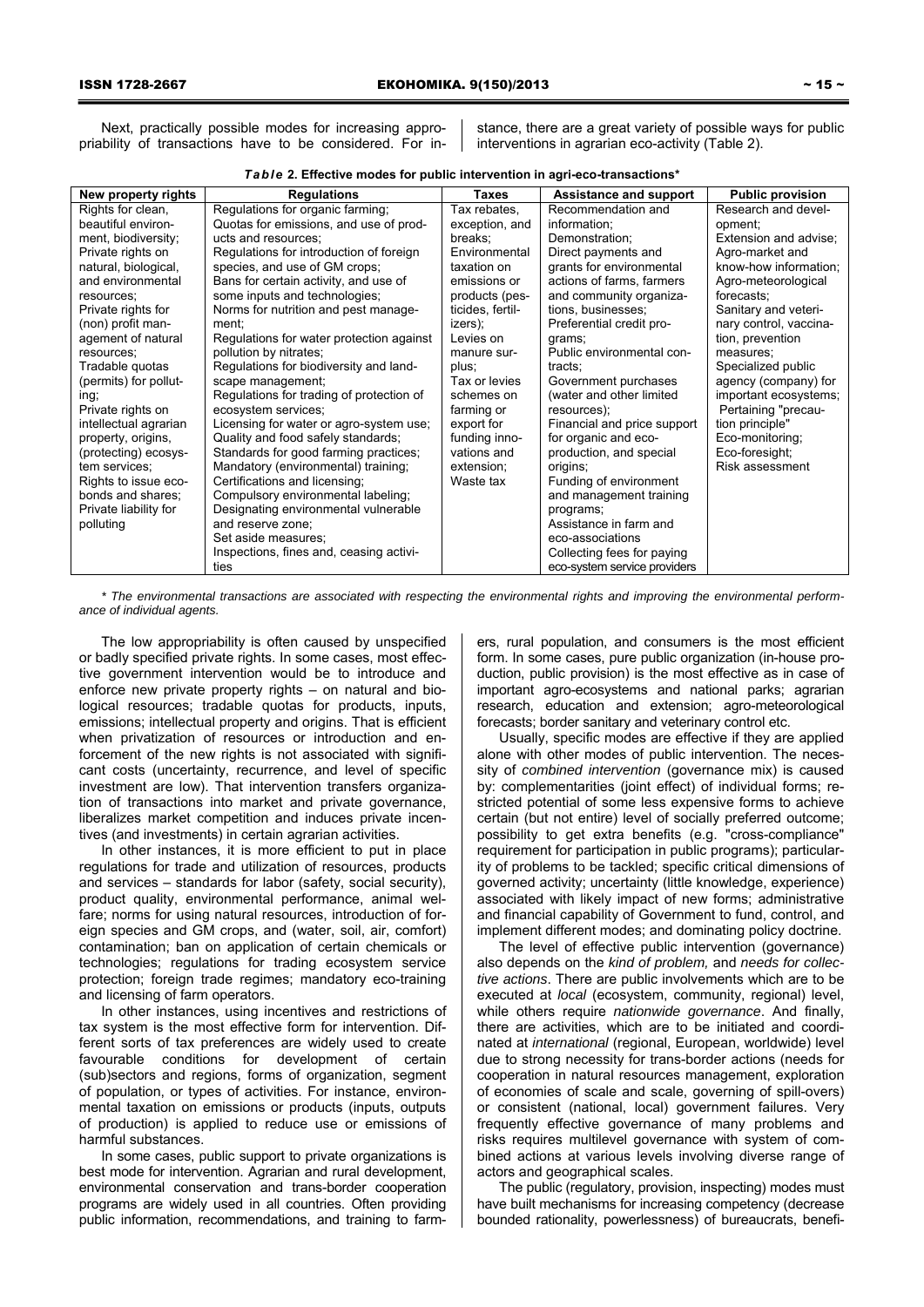ciaries, interests groups and public as well as restricting possible opportunism (cheating, interlinking, abuse of power) of public officers and stakeholders. That could be made by training, introducing new assessment and communication technologies, increasing transparency (independent assessment and audit), and involving experts, beneficiaries, and interests groups in management of public modes at all levels. Furthermore, applying "market like" mechanisms (competition, public auctions) in projects design, selection and implementation also increase incentives and decrease overall costs.The pure public organization should be used as a "*last resort"* when all other modes do not work effectively (Williamson, 1996). "In-house" public organization has higher (direct/indirect) costs for setting up, running, controlling, reorganization, and liquidation. Unlike market and private forms there is not automatic mechanism (competition) for sorting out less-effective modes. Here public "decisionmaking" is required which is associated with high costs and time, and it is influenced by strong private interests (lobbying groups, policy makers and associates, bureaucrats) rather than efficiency. What is more, widespread "inefficiency by design" of public modes is practiced to secure (rent-taking) positions of certain interest groups, stakeholders, bureaucrats. Along with development of general institutional environment ("The Rule of Law", transparency) and measurement, communication etc. technologies, the efficiency of promarket modes (regulation, information, recommendation) and contract forms would get bigger advantages over internal less flexible public arrangements.

The *hybrid modes* (public-private partnership) are much more efficient than pure public forms given coordination, incentives, and control advantages. Involvement of farmers, beneficiaries and interest groups increases efficiency, decreases asymmetry of information, restricts opportunisms, increases incentives for private costs-sharing, reduces management costs. That is determined by farmers information superiority, strong interlinks of activity with traditional food production (economy of scope), high assets specificity to farm (farmers competence, high cite-specificity of investments to farm, land, eco-system), spatial interdependency (needs for cooperation of farmers at ecosystem or regional level), farm's origin of negative externalities. For instance, enforcement of most labor, animal welfare, environmental standards is often very difficult or impossible. Stimulating and supporting (assisting, training, funding) private voluntary actions are much more effective then mandatory public modes in terms of incentive, coordination, enforcement, and disputing costs.

If there is strong need for third-party public involvement but effective (government, local authority, international assistance) intervention is not introduced in a due time, agrarian "development" is substantially deformed. The public (Government) failure is also possible and often prevails. In Bulgaria, there have been a great number of bad examples for public under- and over-interventions in agrarian sector during post-communist transition now. Consequently, primitive and uncompetitive small-scale farming; predominance of over-integrated and personalized exchanges; ineffective and corrupted agrarian bureaucracy; blocking out all class of agrarian transactions (innovation and extension supply, long-term credit supply, supply of infrastructure and environmental goods); and developed large informal sector, all they come out.

The comparative analysis let us improve design of new forms of public intervention according to specific market, institutional and natural environment of a particular country, region, sub-sector, and in terms of perfection of coordination, adaptation, information, stimulation, restriction of opportunism, controlling of participating actors (decision-makers, implementers, beneficiaries, other stakeholders). It unable us

to predict likely cases of new public (local, national, international) failures due to impossibility to mobilize sufficient political support and necessary resources and/or ineffective implementation of otherwise "good" policies in specific economic and institutional environment of a particular country, region, sub-sector. Since public failure is a feasible option its timely detection permits foreseeing the persistence or rising of certain problems in agrarian development, and informing (local, international) community about associated risks.

#### **Conclusion**

In the unreal economy "without institutions and transaction costs" the theory of agrarian organization is very simple – there is no economic need for organizations. There is a single mechanism for governing organizing, coordinating, and stimulating the entire economic activities – the free market. "Situation of efficiency" is easily achieved since agrarian agents (individuals, households, firms) automatically and costlessly adapt behavior according to movements of market prices and changes in production technologies. In the real agrarian economy with diverse agents, institutions and transaction costs there is place for other effective (non-market) modes for organization – farms of different types and sizes, contracts, public and hybrid forms. "The old" problem of efficiency founds a "new" dimension through incorporation into analysis of the costs of transacting as the accent is put on assessment of the comparative efficiency of all (rather then only a part) of alternative modes for economic organization. It also becomes absurd the traditional "black box" approach in analysis of governing structures and the productivity as a sole indicator for efficiency of different type of farms.

Suggested new framework helps us better understand the factors for organizational choice and efficiency, and needs for public intervention in agrarian sector. The analysis of transaction costs identifies immense range of "market failures" associated with badly specified property rights and inefficient system for their enforcement; the high uncertainty and dependency of activity, low appropriability etc. Private agents "deal" with market deficiency developing different non-market forms for effective governance such as contracts, internal modes, trilateral private organization, collective actions. Private sector also "fails" to safeguard individual rights and carry out certain activities at effective scale (technological development, eco-management). There is strong need for a third-party public involvement in market and private transactions though institutional modernization, assistance, regulation, hybrid or in-house public organization. Diverse forms of public interventions are with unequal efficiency in the specific environment of individual countries, regions, and sectors, and the most efficient ones are to be selected taking into account the transaction costs and contribution to sustainable development. The "public failure" is also possible, and inappropriate involvements, under or over-regulations, mismanagement, corruption are widespread. Agrarian sustainability is compromised when market and private sector fails, and no effective public intervention takes place – imperfect institutional structure is not reformed, delayed or bad government interventions prevail, fruitless international assistance dominate, and needed global governance is not established.

### **References**

1. Bachev, H. Efficiency of Agrarian Organizations, Farm Management and Rural Planning. 5, 2004. – 135-150 p.

2. Bachev H. Management of Farm Contracts and Competitiveness, VDM Verlag, Germany and USA., 2010a.

3. Bachev H. Governance of Agrarian Sustainability, New York: Nova Science Publisher, 2010b.

4. Bachev H. and M.Labonne. About Organization of Agrarian Innovations. Montpellier: INRA, 2000.

5. Csáki C. and Z. Lerman. Structural change in the farming sectors in CЕЕ. Washington DC, 2000.